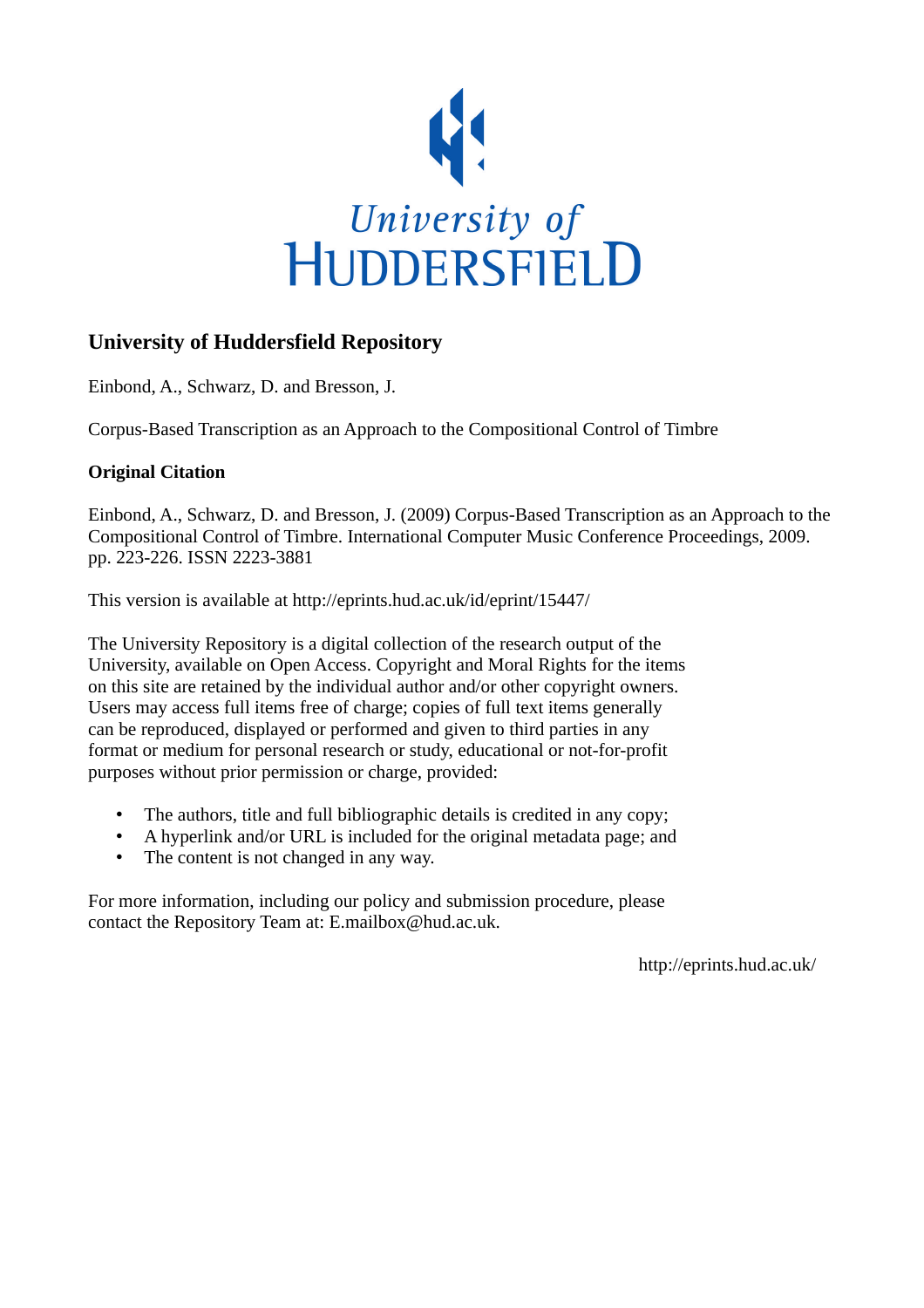## <span id="page-1-0"></span>[CORPUS-BASED TRANSCRIPTION AS AN APPROACH TO THE](#page-0-0) COMPOSITIONAL CONTROL OF TIMBRE

*Aaron Einbond*

Center for New Music and Audio Technologies (CNMAT) Department of Music, University of California, Berkeley

## ABSTRACT

Timbre space is a cognitive model useful to address the problem of structuring timbre in electronic music. The recent concept of corpus-based concatenative sound synthesis is proposed as an approach to timbral control in both real- and deferred-time applications. Using *CataRT* and related tools in the *FTM* and *Gabor* libraries for *Max/MSP* we describe a technique for real-time analysis of a live signal to pilot corpus-based synthesis, along with examples of compositional realizations in works for instruments, electronics, and sound installation. To extend this technique to computer-assisted composition for acoustic instruments, we develop tools using the Sound Description Interchange Format (SDIF) to export sonic descriptors to *OpenMusic* where they may be further manipulated and transcribed into an instrumental score. This presents a flexible technique for the compositional organization of noise-based instrumental sounds.

#### 1. BACKGROUND

The manipulation of timbre as a structural musical element has been a challenge for composers for at least the last century. Pierre Boulez observes that compared to pitch or rhythm, "it is often difficult to find codified theories for dynamics or timbre" [1]. Trevor Wishart proposed that "pitchfree materials" could be organized based on their timbres and that computers would provide an invaluable resource for understanding the "topology" of timbre space [11]. Yet a decade later there is still a predominance of tools for organizing pitch and rhythm as compared to non-pitched materials.

Wishart's observations were informed by research in music perception that suggested timbre could be organized by listeners into a multi-dimensional spatial representation. Wessel and Grey both used multi-dimensional scaling to model listeners' perceptions of timbre into a 2- or 3-dimensional space [10, 6]. Momeni and Wessel have used such low-dimensional models to control computer synthesis based on spatial representations subjectively chosen by the user [7].

We propose an approach to structuring timbre that is based on perceptually-relevant descriptors and controllable *Diemo Schwarz, Jean Bresson*

Ircam–Centre Pompidou CNRS-STMS 1 Place Igor Stravinsky, 75004 Paris

in real-time. Using corpus-based concatenative synthesis (CBCS), a target sound is analyzed and matched to sounds in a pre-recorded database. While this technique can be used for more traditional sounds, it is especially effective for organizing non-pitched sounds based on their timbral characteristics. We present the implementation of this technique in *CataRT* and *OpenMusic* (*OM*) and its application in two recent compositions for instruments and electronics.

#### 2. CORPUS-BASED CONCATENATIVE SYNTHESIS

The recent concept of corpus-based concatenative sound synthesis[8] makes it possible to create music by selecting snippets of a large database of pre-recorded sound by navigating through a space where each snippet is placed according to its sonic character in terms of *sound descriptors*, which are characteristics extracted from the source sounds such as pitch, loudness, and brilliance, or higher level metadata attributed to them. This allows one to explore a corpus of sounds interactively or by composing paths in the space, and to create novel harmonic, melodic, and timbral structures while always keeping the richness and nuances of the original sound.

The database of source sounds is segmented into short *units*, and a *unit selection* algorithm finds the sequence of units that best match the sound or phrase to be synthesised, called the *target*. The selected units are then concatenated and played, possibly after some transformations.

#### 2.1. Real-Time Interactive CBCS

CBCS can be advantageously applied interactively using an immediate selection of a target given in real-time as is implemented in the *CataRT*system [9] for *Max/MSP* with the extension libraries *FTM* and *Gabor*, <sup>1</sup> making it possible to navigate through a two- or more-dimensional projection of the descriptor space of a sound corpus in real-time, effectively extending granular synthesis by content-based direct access to specific sound characteristics.

See Figure 1 for an example of *CataRT*'s sound browsing interface, where grains are played according to prox-

<sup>1</sup>http://imtr.ircam.fr/index.php/CataRT, http://ftm.ircam.fr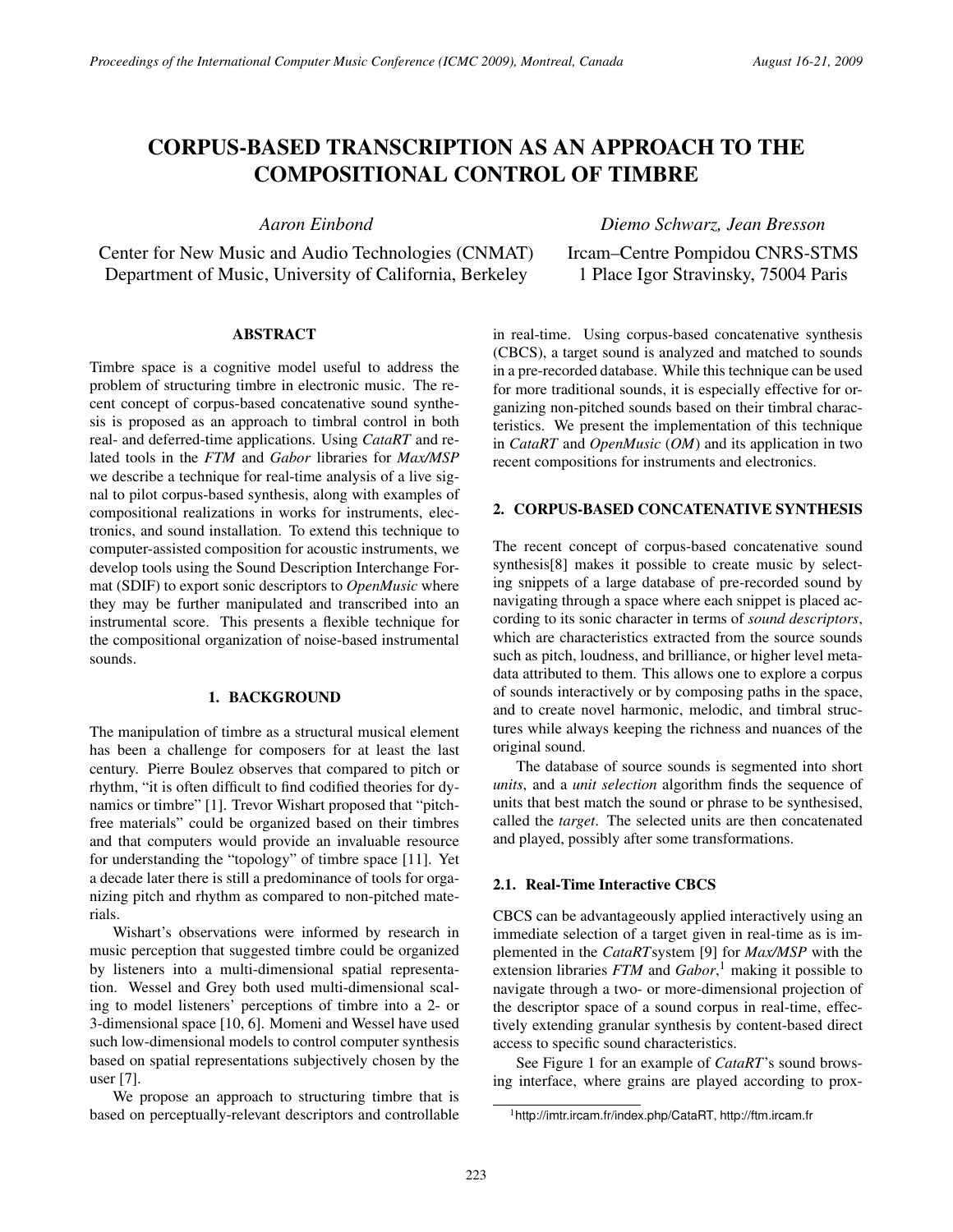<span id="page-2-0"></span>imity to the mouse- or controller-driven target position in a user-selected 2-descriptor plane.



Figure 1. Screenshot of *CataRT*'s 2D navigation interface.

#### *2.1.1. Segmentation and descriptor analysis*

The segmentation of the source sound files into units can be imported from external files or calculated internally, either by arbitrary grain segmentation or by splitting according to silence or pitch change. Descriptors are either imported or calculated in the patch. The descriptors currently implemented are the fundamental frequency, periodicity, loudness, and a number of spectral descriptors: spectral centroid, sharpness, flatness, high- and mid-frequency energy, high-frequency content, first-order autocorrelation coefficient (expressing spectral tilt), and energy. For each segment, the mean value of each time-varying descriptor is stored in the corpus. Note that descriptors are also stored describing the unit segments themselves, such as each unit's unique id, its start time and duration, and the soundfile and group from which it originated.

#### *2.1.2. Selection*

*CataRT*'s model is a multi-dimensional space of descriptors, populated by the sound units. They are selected by calculating the *target distance C<sup>t</sup>* , which is a weighted Euclidean distance function that expresses the match between the target *x* and a database unit *u<sup>i</sup>*

$$
C^{t}(u_{i}, x) = \sum_{k=1}^{K} w_{k}^{t} C_{k}^{t}(u_{i}, x)
$$
 (1)

based on the individual squared distance functions  $C_k^t$  for descriptor *k* between target descriptor value  $x(k)$  and database descriptor value  $u_i(k)$ , normalised by the standard deviation of this descriptor over the corpus  $\sigma_k$ :

$$
C_k'(u_i, x) = \left(\frac{x(k) - u_i(k)}{\sigma_k}\right)^2 \tag{2}
$$

A weight  $w_k^t$  of zero means that descriptor  $k$  is not taken into account for selection.

Either the unit with minimal  $C<sup>t</sup>$  is selected, or one is randomly chosen from the set of units with  $C^t < r^2$  when a selection radius  $r$  is specified, or one is chosen from the set of the *k* closest units to the target.

#### 2.2. Compositional Application

We use *CataRT* as a source for real-time electronic treatment of a live signal, as well as a resource in deferred time for computer-assisted composition. In the real-time case the target for synthesis is the live audio signal. In deferred time the target may be either an audio signal or an abstract trajectory in descriptor space which may be drawn with a mouse or tablet. While the two techniques share similar tools and mechanisms, they yield contrasting results.

#### 3. REAL-TIME PERFORMANCE

#### 3.1. Signal Analysis

To pilot *CataRT* synthesis with a live instrument, the audio signal is analyzed in real time with tools from the *Gabor* library according to the same descriptors and parameters used by *CataRT* for its analysis of pre-recorded corpora. The list of calculated audio descriptor values, ten currently but with more possible in future versions of *CataRT*, are sent to the selection module to output a unit. The relative weights of each of the descriptors used in the selection can be adjusted graphically. At this point the rich possibilities of *CataRT*'s triggering methods are available. We have had particularly attractive results with the *fence* mode, where a new unit is chosen whenever the unit closest to the target changes. The selected unit index is then sent to the synthesis module to output the result taking into account *CataRT*'s granular synthesis parameters. Otherwise the unit indices may be recorded to an SDIF file to be further processed (see below).

The rate at which units are synthesized is affected by the analysis window size, the triggering method, and the segmentation method of the corpus. Units need not be output in a regular rhythm: for example, in the *fence* mode not every new target window triggers selection. The analysis frames may be filtered by rate or descriptor value before being sent to *CataRT*. In particular, loudness and periodicity descriptors may be used to gate signal frames with values below desired thresholds.

#### 3.2. Musical Realizations

#### *3.2.1. Beside Oneself*

*CataRT* has been used by several composers to synthesize fixed electronics, and has been used in improvised performance. However the first work to use it as a tool for pre-composed real-time treatment is Aaron Einbond's *Beside Oneself* for viola and live electronics, written as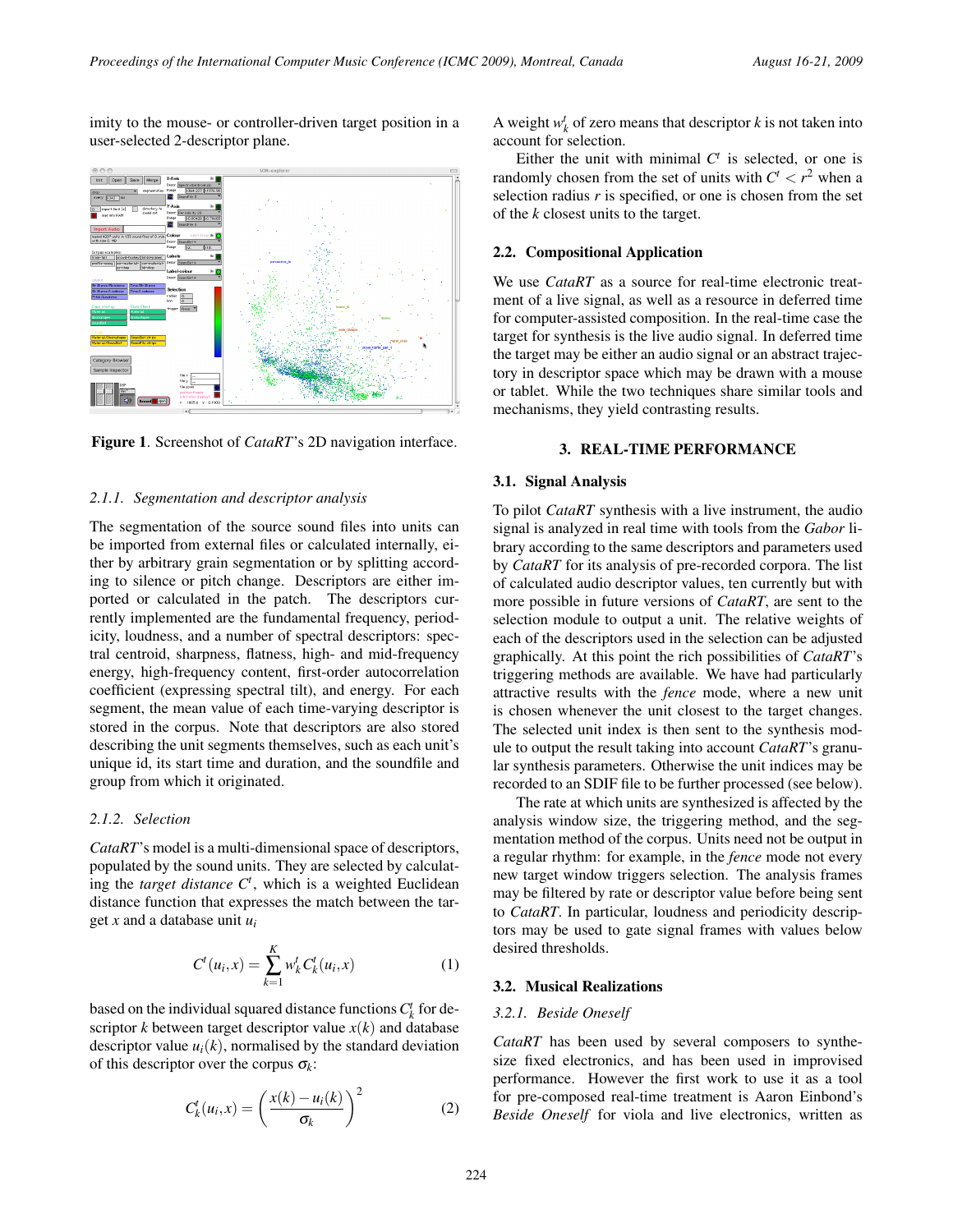<span id="page-3-0"></span>part of the Cursus in music composition and technologies at IRCAM. Controlled by a *Max/MSP* patch incorporating *CataRT* and other *Gabor* and *FTM* objects, the computer analyzes sounds from the live violist and synthesizes matching grains from a corpus of close-miked viola samples. The goal is a smooth melding of live and recorded sound, a granular trail that follows the acoustic instrument. *CataRT* is also used indirectly in this work to stimulate resonant filters. Target pitches played by the viola are matched to a corpus containing samples of similar pitch. The synthesized result is then passed through resonance models, avoiding the possibility of feedback from the live signal.

## *3.2.2. What the Blind See*

A similar technique of real-time analysis and synthesis can be used when the microphone is turned toward the public instead of an instrumentalist. In Einbond's interactive sound installation *What the Blind See*, presented as part of the exhibition "Notation: Kalkül und Form in den Künsten" at the Akademie der Künste, Berlin, the sounds of the public as well as the installation's outdoor setting are analyzed as a target for *CataRT* synthesis from a corpus of filtered field recordings of insects and plants.

#### 4. CORPUS-BASED TRANSCRIPTION

Rather than using the synthesized audio output directly, *CataRT*'s analysis and selection algorithms of can be used as a tool for computer-assisted composition. In this case, a corpus of audio files is chosen corresponding to samples of a desired instrumentation. The *CataRT* selection algorithm is called on to match units from this corpus to a given target. Instead of triggering audio synthesis, the descriptors corresponding to the selected units and the times at which they are selected are stored and can be imported into a compositional environment such as *OM* where they can be converted symbolicaly into a notated score. The goal can be for the instrumentalist reading the score to approximate the target in live performance. The target used to pilot this process could be an audio file, analyzed as above, or it could be symbolic: an abstract gesture in descriptor space and time, designed by hand with a controller such as a tablet or mouse. This process is summarized in Figure 2.



Figure 2. Flowchart for corpus-based transcription.

#### 4.1. Exporting Data with SDIF

The results of the *CataRT* selection algorithm are recorded to an SDIF (Sound Description Interchange Format) file using a specially-created recording module. This file can be read by other programs such as *OM*, or by *Max/MSP* using *FTM* data structures and externals. SDIF is an established standard for the well-defined and extensible interchange of a variety of sound representations and descriptors [4, 12]. It consists of a basic data format framework and an extensible set of standard sound descriptions. This flexible and expandable format suggests a wide range of future applications for exporting audio descriptor data.

The SDIF representation of the selection data is as follows: first, three types of information about the corpus are written to the file header. The list of descriptor names for the data matrix columns are encoded as a custom matrix type definition. The list of sound files with their associated indices, referenced in the data matrices, is stored in a name– value table, as are the symbol lists for textual descriptors such as *SoundSet*, which can be assigned from the sound file folder name.

Then, for each selected unit, a row matrix containing all its descriptor data is written to a frame at the time of the selection since recording started. Both frame and matrix are of the custom extended type defined in the file header.

#### 4.2. Processing Descriptor Data in OpenMusic

*OpenMusic* (*OM*) provides a library of functions and data structures for the processing of SDIF sound description data, which make it possible to link the results of the corpus-based analysis data to further compositional processing [2]. This integration in the computer-aided composition environment also allows the composer to take advantage of *OM* objects for displaying data lists in music notation.

Once imported, the descriptors of choice can be extracted and displayed along with their SDIF time stamps. The SDIF frames can be filtered by descriptor value: for example to exclude units with loudness below a given threshold. They can also be segmented into multiple streams, which can be useful to group units to be played by different instruments. Finally, om-quantify can be used to transcribe the frame time values into traditional rhythmic notation and display the results in a voice or poly object.

Some descriptors lend themselves to a more intuitive representation as MIDI notes than others: for example pitch or spectral centroid. However other descriptors can be transcribed as a more abstract representation of required information: for example sound file numbers can be assigned arbitrarily to MIDI note numbers, allowing the user to recall the sound file source of each unit. This could then be a useful tool for the user to interpret the results of the *CataRT* selection in a conventional score with verbal performance directions, articulation symbols, or noteheads. This stage of "manual transcription" could become better-automated